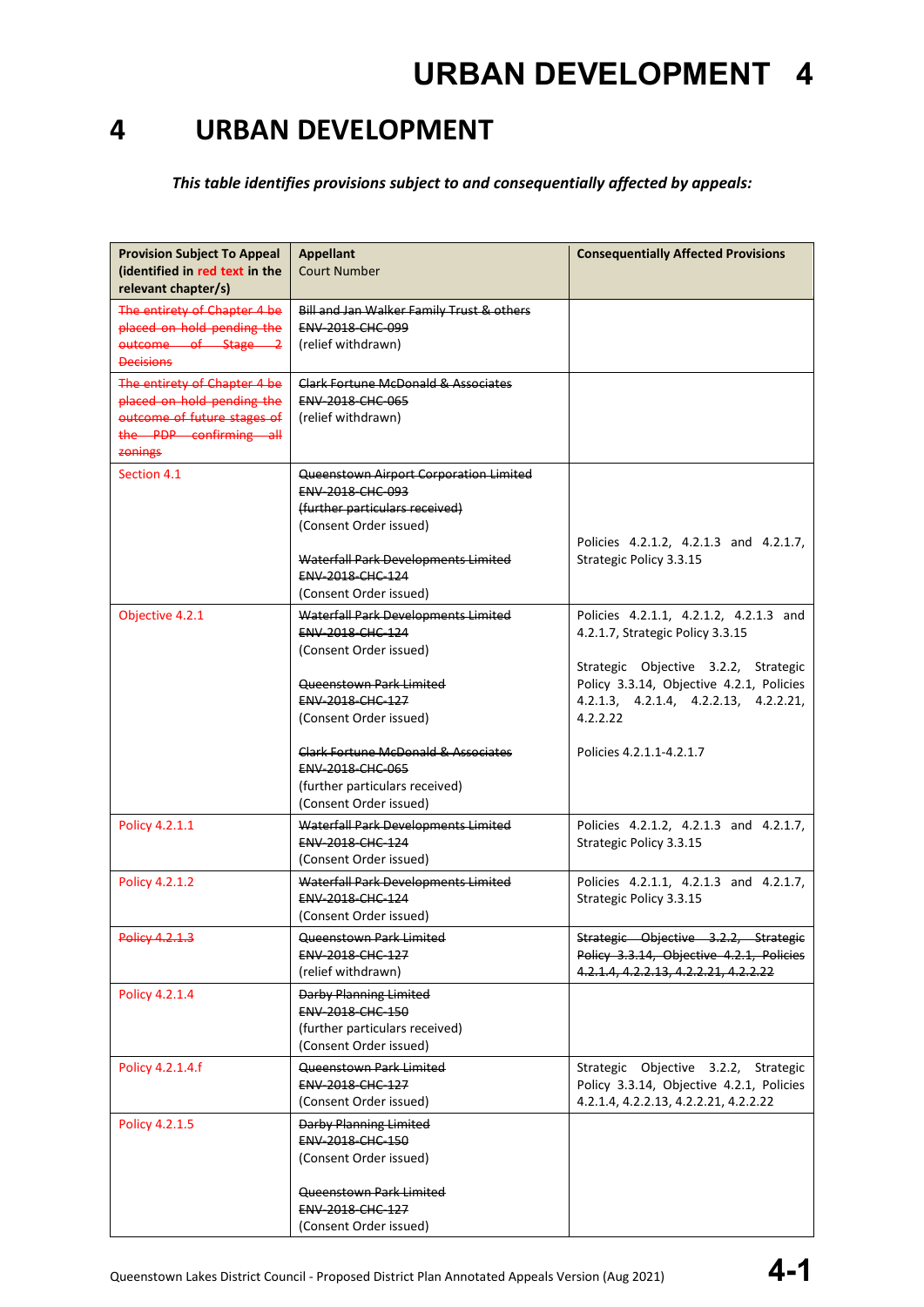| Policy 4.2.1.6   | Darby Planning Limited                                  |                           |
|------------------|---------------------------------------------------------|---------------------------|
|                  | ENV-2018-CHC-150                                        |                           |
|                  | (further particulars received)                          |                           |
|                  | (Consent Order issued)                                  |                           |
| Objective 4.2.2A | Transpower                                              |                           |
|                  | ENV-2018-CHC-114                                        |                           |
|                  | (further particulars received)                          |                           |
|                  | (Consent Order issued)                                  |                           |
|                  |                                                         |                           |
|                  | Queenstown Airport Corporation Limited                  |                           |
|                  | ENV-2018-CHC-093<br>(further particulars received)      |                           |
|                  | (Consent Order issued)                                  | Policies 4.2.2.1-4.2.2.12 |
|                  |                                                         |                           |
|                  | Clark Fortune McDonald & Associates                     |                           |
|                  | ENV-2018-CHC-065                                        |                           |
|                  | (further particulars received)                          |                           |
|                  | (Consent Order issued)                                  |                           |
| Objective 4.2.2B | Clark Fortune McDonald & Associates                     | Policies 4.2.2.1-4.2.2.12 |
|                  | <b>ENV 2018 CHC 065</b>                                 |                           |
|                  | (further particulars received)                          |                           |
|                  | (Consent Order issued)                                  |                           |
| Policy 4.2.2.1   | <b>Darby Planning Limited</b>                           |                           |
|                  | ENV-2018-CHC-150                                        |                           |
|                  | (Consent Order issued)                                  |                           |
|                  |                                                         |                           |
|                  | <b>Transpower</b>                                       |                           |
|                  | ENV-2018-CHC-114                                        |                           |
|                  | (further particulars received)                          |                           |
|                  | (Consent Order issued)                                  |                           |
| Policy 4.2.2.2.g | <b>Aurora Energy Limited</b>                            |                           |
|                  | <b>ENV 2018 CHC 108</b>                                 |                           |
|                  | (Consent Order issued)                                  |                           |
| Policy 4.2.2.3   | <b>Friends of Wakatipu Gardens</b>                      |                           |
|                  | <b>ENV 2018 CHC 098</b>                                 |                           |
|                  | (Consent Order issued)                                  |                           |
| Policy 4.2.2.7   | <b>Darby Planning Limited</b>                           |                           |
|                  | ENV-2018-CHC-150<br>(Consent Order issued)              |                           |
|                  |                                                         |                           |
| Policy 4.2.2.12  | <b>Darby Planning Limited</b><br>ENV-2018-CHC-150       |                           |
|                  | (Consent Order issued)                                  |                           |
|                  |                                                         |                           |
|                  | <b>FII Holdings Limited</b>                             |                           |
|                  | ENV-2018-CHC-084                                        |                           |
|                  | (Consent Order issued)                                  |                           |
|                  |                                                         |                           |
|                  | Universal Developments Limited                          |                           |
|                  | ENV-2018-CHC-101                                        |                           |
|                  | (relief withdrawn)                                      |                           |
|                  | Waterfall Park Developments Limited                     |                           |
|                  | ENV-2018-CHC-124                                        |                           |
|                  | (Consent Order issued)                                  |                           |
| Policy 4.2.2.14  | <b>Darby Planning Limited</b>                           |                           |
|                  | ENV-2018-CHC-150                                        |                           |
|                  | (Consent Order issued)                                  |                           |
|                  |                                                         |                           |
| Policy 4.2.2.21  | Waterfall Park Developments Limited<br>ENV-2018-CHC-124 |                           |
|                  | (Consent Order issued)                                  |                           |
|                  | <b>Clark Fortune McDonald &amp; Associates</b>          |                           |
| Policy 4.2.2.22  | <b>ENV 2018 CHC 065</b>                                 |                           |
|                  |                                                         |                           |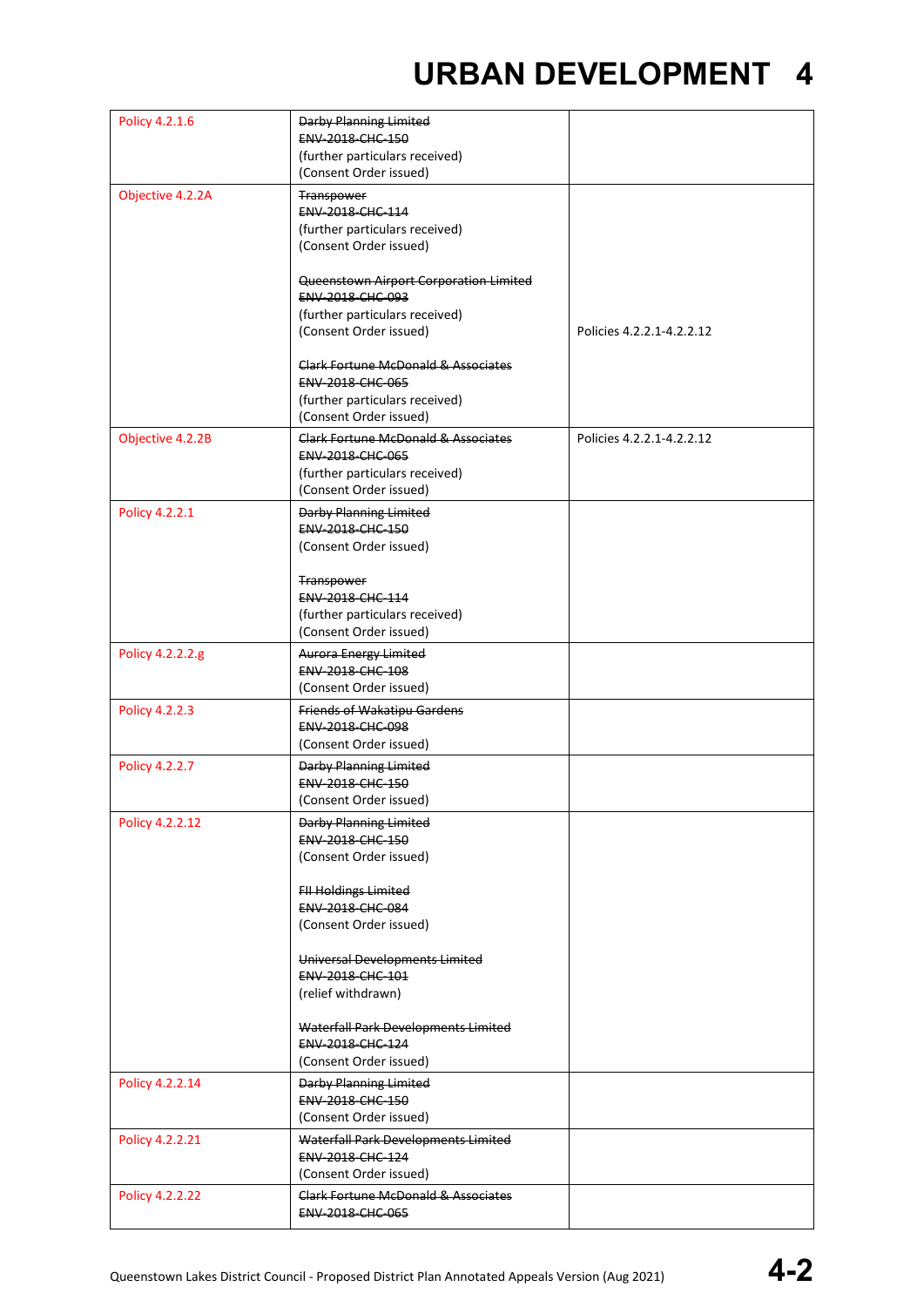|                 | (further particulars received)<br>(Consent Order issued)                                                                       |  |
|-----------------|--------------------------------------------------------------------------------------------------------------------------------|--|
| Policy 4.2.2.23 | <b>Clark Fortune McDonald &amp; Associates</b><br>ENV-2018-CHC-065<br>(further particulars received)<br>(Consent Order issued) |  |

#### *This table identifies new provisions sought to be added:*

| <b>Appellant</b><br><b>Court Number</b>                                                                                             | Provision/s Sought to be Added into Chapter 4                                                                                                                                                                                                                                                                                                                                                                                                                                                                  |
|-------------------------------------------------------------------------------------------------------------------------------------|----------------------------------------------------------------------------------------------------------------------------------------------------------------------------------------------------------------------------------------------------------------------------------------------------------------------------------------------------------------------------------------------------------------------------------------------------------------------------------------------------------------|
| <b>Aurora Energy Limited</b><br>ENV-2018-CHC-108<br>(Consent Order issued)                                                          | Insert reference to Significant Electricity Distribution Infrastructure in Policy 4.2.2.1.                                                                                                                                                                                                                                                                                                                                                                                                                     |
| <b>Darby Planning Limited</b><br>ENV-2018-CHC-150<br>(further particulars received)<br>(Consent Order issued)                       | Insert new Policy:<br>4.2.1.8 Monitor the supply and demand of residential, commercial, and industrial zoned<br>land, taking into account unique factors of development and land ownership within the<br>District                                                                                                                                                                                                                                                                                              |
| <b>Darby Planning Limited</b><br>ENV-2018-CHC-150<br>(further particulars received)<br>(Consent Order issued)                       | Insert new Policy:<br>4.2.1.9 Set minimum targets for the provision of sufficient feasible development capacity<br>for housing and business land                                                                                                                                                                                                                                                                                                                                                               |
| Airport<br>Queenstown<br><b>Corporation Limited</b><br>ENV-2018-CHC-093<br>(further particulars received)<br>(Consent Order issued) | Insert new Objective 4.2.2B (with consequential renumbering):<br>Urban growth on land in proximity to Queenstown Airport is managed to ensure that the<br>functional needs of the Airport is not significantly compromised now or in the future.                                                                                                                                                                                                                                                               |
| Remarkables Park Limited<br>ENV-2018-CHC-126<br>(relief withdrawn)                                                                  | Insert the following provisions in Objective 4.2.1, Policies 4.2.1.2 and 4.2.1.3, and/or<br>insert the following provisions in a new policy:<br>express provision for exceptions to the restriction on urban development<br>outside the urban growth boundary; and/or<br>• acknowledgement that it may be appropriate for there to be urban<br>components to development in Rural Zones; and/or<br>express acknowledgement that new rural settlements may be appropriate in<br>$\bullet$<br>certain locations. |
| <b>Friends of Wakatipu Gardens</b><br>ENV-2018-CHC-098<br>(Consent Order issued)                                                    | Insert new objective as follows:<br>Ensure that urban development and redevelopment protects and enhances the special<br>character and identity of urban settings.                                                                                                                                                                                                                                                                                                                                             |
| Queenstown Park Limited<br>ENV-2018-CHC-127<br>(relief withdrawn)                                                                   | Insert a new policy that expressly states that urban development can occur outside the<br>urban growth boundary in appropriate circumstances.                                                                                                                                                                                                                                                                                                                                                                  |
| Cardrona Cattle Company<br>Limited<br>ENV-2021-CHC-034                                                                              | Site-specific relief as part of a requested rezoning:<br>Add site specific objectives, policies, rules and other methods to provide for the<br>Victoria Flats industrial zone                                                                                                                                                                                                                                                                                                                                  |

*Note: the annotations in this chapter reflect the Council's interpretation of the provisions affected by appeals.*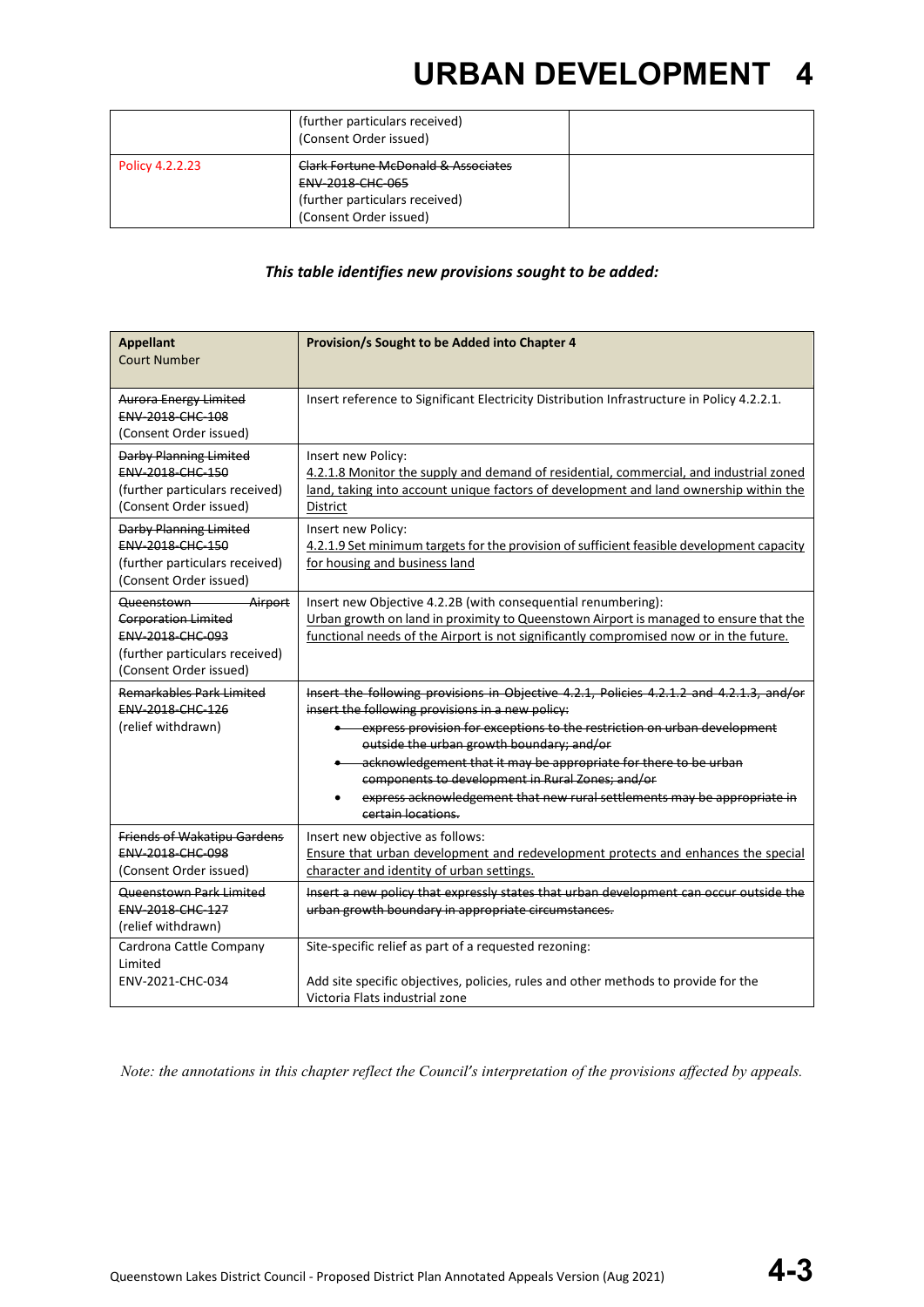#### **4.1 Purpose**

The purpose of this Chapter is to elaborate on the strategic direction in Chapter 3 and set out the objectives and policies for managing the spatial location and layout of urban development within the District. This chapter forms part of the strategic intentions of this District Plan and will guide planning and decision making for urban growth and development within the District. This chapter does not address site or location specific physical aspects of urban development (such as built form) - reference to zone and District wide chapters is required for these matters.

This chapter gives effect to the National Policy Statement on Urban Development Capacity (NPS-UDC), which requires that local authorities provide sufficient development capacity to meet the current and future needs of the District's community. This chapter provides the strategic planning framework to achieve effective and efficient urban environments that can meet demand for the development of land for housing and businesses. Provision is made for a range of dwelling types and locations and business environments and for the district's urban areas to develop and change over time in response to the changing needs of the District's community.

The District experiences considerable growth pressure and contains high-growth urban areas as defined in the NPS-UDC. Urban growth within the District occurs within an environment that is revered for its natural amenity values, and the District relies, in large part for its social and economic wellbeing on the quality of the landscape, open spaces and the natural and built environment. If not properly controlled, urban growth can result in adverse effects on the quality of the built environment, with flow on effects to the impression and enjoyment of the District by residents and visitors. Uncontrolled urban development can result in the fragmentation of rural land; and poses risks of urban sprawl, disconnected urban settlements and a poorly coordinated infrastructure network. The roading network of the District is under some pressure and more low density residential development located remote from employment and service centres has the potential to exacerbate such problems.

The objectives and policies for Urban Development provide a framework for a managed approach to urban development that utilises land and resources in an efficient manner, and preserves and enhances natural amenity values. The approach seeks to achieve integration between land use, transportation, infrastructure, services, open space networks, community facilities and education; and increases the viability and vibrancy of urban areas.

| Section 4.1 – Purpose, and relief sought                                                                                                                                                                                                                                                                                                                                                                                                                                                                                                                                                                                                                        | <b>Appellant</b><br>Court Number                                                  | <b>Affected</b><br>Consequentially<br><b>Provisions</b>           |
|-----------------------------------------------------------------------------------------------------------------------------------------------------------------------------------------------------------------------------------------------------------------------------------------------------------------------------------------------------------------------------------------------------------------------------------------------------------------------------------------------------------------------------------------------------------------------------------------------------------------------------------------------------------------|-----------------------------------------------------------------------------------|-------------------------------------------------------------------|
| Amend paragraph one of Section $4.1$ – Purpose as<br>follows:<br>The purpose of this Chapter is to set out the<br>objectives and policies for managing the spatial<br>location and layout of urban development within<br>the District. This chapter forms part of the strategic<br>intentions of this District Plan and will guide<br>planning and decision making for the District's<br>major urban settlements and smaller urban<br>settlements. This chapter does not address site or<br>location specific physical aspects of urban<br>development (such as built form) - reference to<br>zone and District wide chapters is required for<br>these matters. | Waterfall Park Developments Limited<br>ENV-2018-CHC-124<br>(Consent Order issued) | Policies 4.2.1.2, 4.2.1.3 and 4.2.1.7,<br>Strategic Policy 3.3.15 |
| Amend paragraph three of Section 4.1 – Purpose:                                                                                                                                                                                                                                                                                                                                                                                                                                                                                                                                                                                                                 | <b>Queenstown Airport Corporation Limited</b>                                     |                                                                   |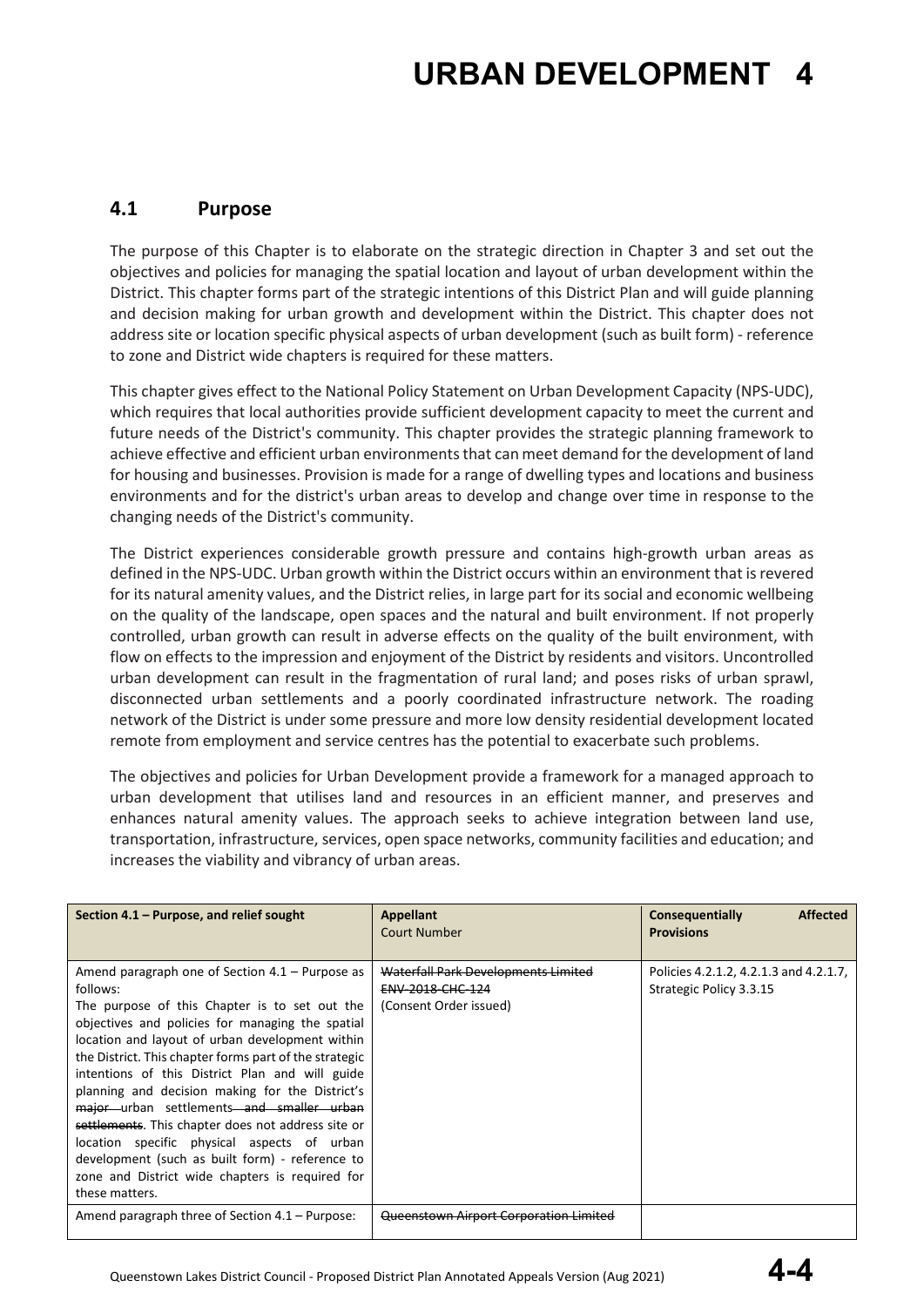Urban Growth Boundaries are established for the urban areas of the Wakatipu Basin (including Queenstown, Frankton, Jacks Point and Arrowtown) and Wānaka, and where required around other settlements, providing a tool to manage anticipated growth while protecting the individual roles, heritage and character of these areas. Specific policy direction is provided for these areas, including provision for increased density to contribute to more compact and connected urban forms that achieve the benefits of integration and efficiency and offer a quality environment in which to live, work and play.

#### $4.1.1$ **Application of this Chapter**

Chapter 1 (Introduction) provides an explanation of the structure of the District Plan including the application of the strategic chapters of the District Plan applying across the Queenstown Lakes District, and the two-volume approach consisting of Volume A and Volume B.

Chapter 3 provides overarching strategic direction for the Queenstown Lakes District. The Chapter 3 strategic objectives and policies are further elaborated on in Chapter 4, which provides more detailed objectives and policies for urban development. Chapter 4 applies district wide over Volume A and Volume B land. The principal role of Chapters 3 to 6 collectively is to provide direction for the more detailed provisions related to zones and specific topics contained elsewhere in the District Plan.

#### **4.2 Objectives and Policies**

#### $4.2.1$ **Objective - Urban Growth Boundaries used as a tool to manage the growth of urban areas within distinct and defendable urban edges. (from Policies 3.3.13 and 3.3.14)**

| Objective 4.2.1 and relief sought                                                                                                                                                                             | <b>Appellant</b><br>Court Number                                                                                                  | <b>Affected</b><br>Consequentially<br><b>Provisions</b>                                                                                     |
|---------------------------------------------------------------------------------------------------------------------------------------------------------------------------------------------------------------|-----------------------------------------------------------------------------------------------------------------------------------|---------------------------------------------------------------------------------------------------------------------------------------------|
| Amend Objective 4.2.1 as follows:<br>Urban Growth boundaries used as a tool to manage the growth<br>of larger-urban areas within distinct and defendable urban edges.<br>(from Policies 3.3.12 and 3.3.13)    | Waterfall Park Developments<br>Limited<br><b>ENV 2018 CHC 124</b><br>(Consent Order issued)                                       | Policies 4.2.1.1, 4.2.1.2, 4.2.1.3<br>and 4.2.1.7,<br>Strategic Policy<br>3.3.15                                                            |
| Amend Objective 4.2.1 as follows:<br>Urban Growth boundaries used as a tool to manage the growth<br>of larger<br>urban areas within distinct and defendable urban edges. (from<br>Policies 3.3.12 and 3.3.13) | Queenstown Park Limited<br>ENV-2018-CHC-127<br>(Consent Order issued)                                                             | 3.2.2.<br>Strategic<br>Objective<br>Strategic Policy 3.3.14, Objective<br>4.2.1, Policies 4.2.1.3, 4.2.1.4,<br>4.2.2.13, 4.2.2.21, 4.2.2.22 |
| Delete Objective 4.2.1.                                                                                                                                                                                       | Clark Fortune McDonald<br>-&<br><b>Associates</b><br>ENV-2018-CHC-065<br>(further particulars received)<br>(Consent Order issued) | Policies 4.2.1.1-4.2.1.7                                                                                                                    |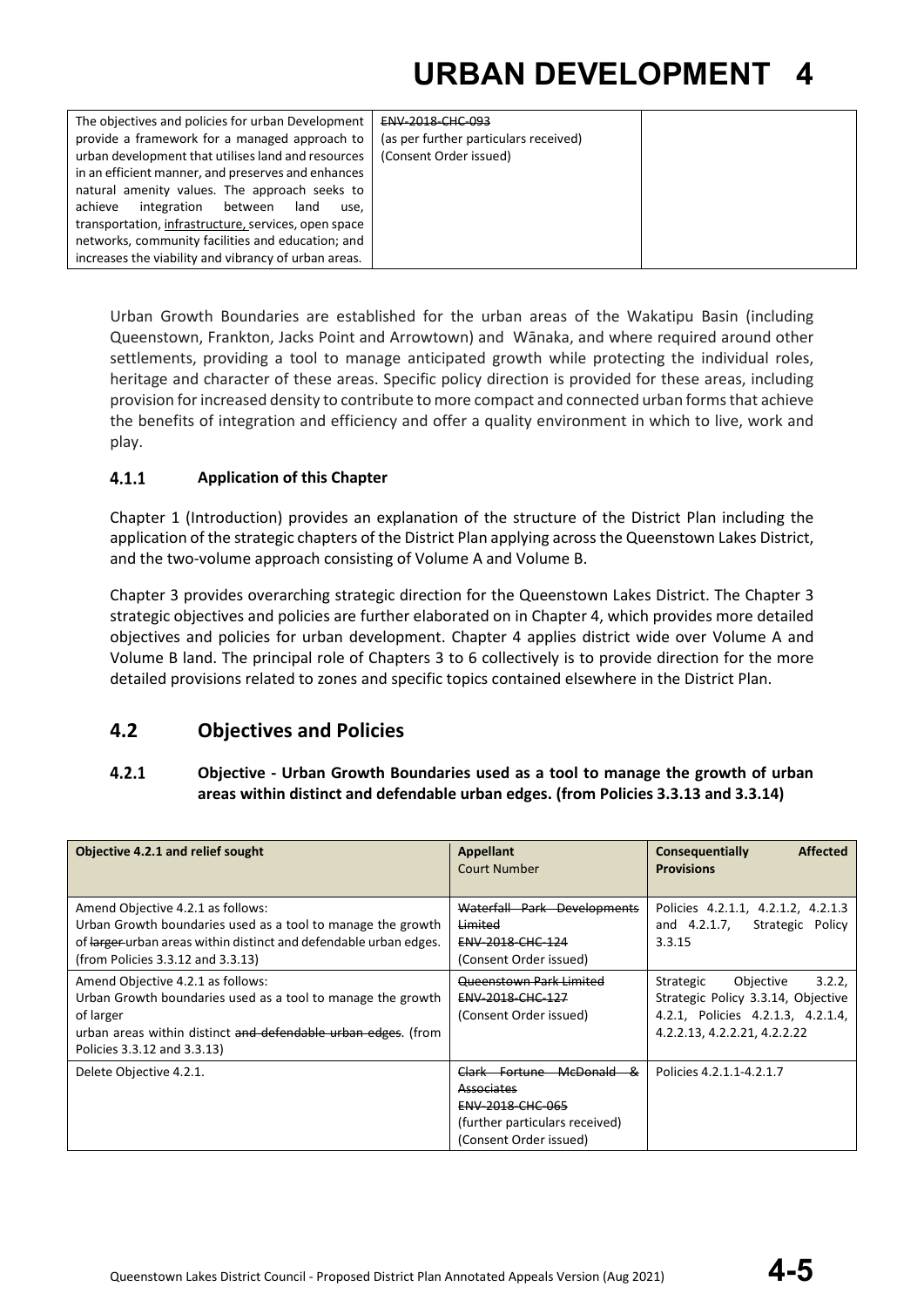#### **Policies**

 $4.2.1.1$ Define Urban Growth Boundaries, where required, to identify the areas that are available for the growth of urban settlements.

| Policy 4.2.1.1 and relief sought                              | <b>Appellant</b><br>Court<br><b>Number</b> | <b>Affected</b><br>Consequentially<br><b>Provisions</b> |
|---------------------------------------------------------------|--------------------------------------------|---------------------------------------------------------|
| Amend Policy 4.2.1.1 as follows:                              | Waterfall<br>Park                          | Policies 4.2.1.2, 4.2.1.3 and                           |
| Define urban Growth boundaries to identify the areas that are | <b>Developments</b>                        | Policy<br>Strategic<br>4.2.1.7                          |
| available for the growth of the main-urban settlements.       | Limited                                    | 3.3.15                                                  |
|                                                               | <b>ENV-2018-CHC-124</b>                    |                                                         |
|                                                               | Order<br>(Consent                          |                                                         |
|                                                               | issued)                                    |                                                         |

 $4.2.1.2$ Focus urban development primarily on land within and adjacent to the existing larger urban areas and to a lesser extent, within and adjacent to smaller urban towns and rural settlements.

| Policy 4.2.1.2 and relief sought                                                                                                                                                                                                  | <b>Appellant</b><br>Court<br><b>Number</b>                              | <b>Affected</b><br>Consequentially<br><b>Provisions</b>                   |
|-----------------------------------------------------------------------------------------------------------------------------------------------------------------------------------------------------------------------------------|-------------------------------------------------------------------------|---------------------------------------------------------------------------|
| Amend Policy 4.2.1.2 as follows:<br>Focus urban development on land within and at selected<br>locations adjacent to the existing larger urban settlements and to<br>a lesser extent, accommodate urban development within smaller | Waterfall<br>Park<br><b>Developments</b><br>Limited<br>ENV-2018-CHC-124 | Policies 4.2.1.1, 4.2.1.3 and<br>4.2.1.7<br>Policy<br>Strategic<br>3.3.15 |
| rural settlements.                                                                                                                                                                                                                | (Consent<br>Order<br>issued)                                            |                                                                           |

 $4.2.1.3$ Ensure that urban development is contained within the defined Urban Growth

| Policy 4.2.1.3 and relief sought<br>(relief withdrawn)                                                                                     | Appellant<br><b>Court Number</b>                                                | <b>Affected</b><br>Consequentially<br><b>Provisions</b>                                                                                          |
|--------------------------------------------------------------------------------------------------------------------------------------------|---------------------------------------------------------------------------------|--------------------------------------------------------------------------------------------------------------------------------------------------|
| Delete Policy 4.2.1.3, or amend it to specifically provide for<br>exceptions to the urban growth boundary in appropriate<br>circumstances. | Queenstown Park<br>Limited<br><b>ENV-2018-CHC-</b><br>127<br>(relief withdrawn) | Objective<br><u>3.2.2,</u><br><b>Strategic</b><br>Strategic Policy 3.3.14, Objective<br>4.2.1, Policies 4.2.1.4, 4.2.2.13,<br>4.2.2.21, 4.2.2.22 |

Boundaries, and that aside from urban development within existing towns and rural settlements, urban development is avoided outside of those boundaries.

- $4.2.1.4$ Ensure Urban Growth Boundaries encompass, at a minimum, sufficient feasible development capacity and urban opportunities consistent with:
	- a. the anticipated medium term demand for housing and business land within the District assuming a mix of housing densities and form;
	- b. ensuring the ongoing availability of a competitive land supply for urban purposes;
	- c. the constraints on development of the land such as its topography, its ecological, heritage, cultural or landscape significance; or the risk of natural hazards limiting the ability of the land to accommodate growth;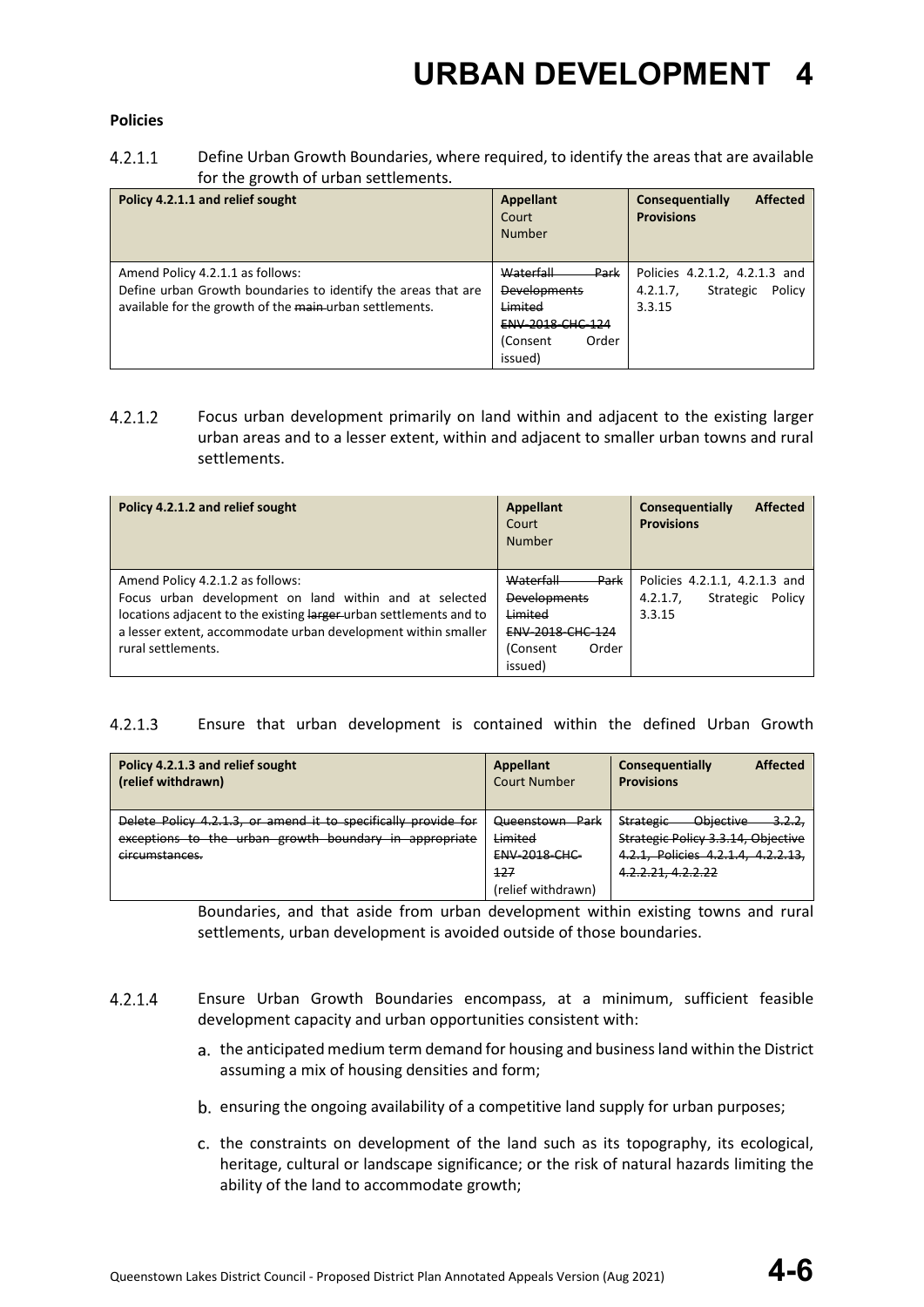- d. the need to make provision for the location and efficient operation of infrastructure, commercial and industrial uses, and a range of community activities and facilities;
- a compact and efficient urban form;
- avoiding sporadic urban development in rural areas;
- minimising the loss of the productive potential and soil resource of rural land; and
- h. A future development strategy for the District that is prepared in accordance with the National Policy Statement on Urban Development Capacity.

| Policy 4.2.1.4 and relief sought                                                                                                                        | <b>Appellant</b><br>Court Number                                             | Consequentially<br><b>Affected Provisions</b>                                                                                                               |
|---------------------------------------------------------------------------------------------------------------------------------------------------------|------------------------------------------------------------------------------|-------------------------------------------------------------------------------------------------------------------------------------------------------------|
| Delete Policy 4.2.1.4.f., or amend it to clarify that appropriate<br>development can occur outside the urban growth boundary that is<br>not "sporadic". | Queenstown Park Limited<br><b>ENV 2018 CHC 127</b><br>(Consent Order issued) | Objective<br>Strategic<br>Strategic<br>3.2.2.<br>3.3.14,<br>Policy<br>Objective<br>4.2.1<br><b>Policies</b><br>4.2.1.4<br>4.2.2.13,<br>4.2.2.21<br>4.2.2.22 |
| Amend Policy 4.2.1.4:                                                                                                                                   | Darby Planning Limited                                                       |                                                                                                                                                             |
| Ensure Urban Growth Boundaries encompass a sufficient area                                                                                              | ENV-2018-CHC-150                                                             |                                                                                                                                                             |
| consistent with: land to ensure sufficient development capacity                                                                                         | further<br>particulars<br>las.<br>per                                        |                                                                                                                                                             |
| consistent with:                                                                                                                                        | received)                                                                    |                                                                                                                                                             |
| a. the anticipated demand for urban development housing and                                                                                             | (Consent Order issued)                                                       |                                                                                                                                                             |
| business land within the District Wakatipu and upper Clutha                                                                                             |                                                                              |                                                                                                                                                             |
| basins over the planning period over the short and medium term,                                                                                         |                                                                              |                                                                                                                                                             |
| assuming a mix of housing densities and form                                                                                                            |                                                                              |                                                                                                                                                             |
| x. ensuring future urban growth areas are in accordance with any                                                                                        |                                                                              |                                                                                                                                                             |
| future development strategy for the District                                                                                                            |                                                                              |                                                                                                                                                             |

- $4.2.1.5$ When locating Urban Growth Boundaries or extending towns and rural urban settlements through plan changes, protect the values of Outstanding Natural Features and Outstanding Natural Landscapes.
- 4.2.1.5a When locating Urban Growth Boundaries or extending towns and rural settlements through plan changes to provide for urban development have particular regard to minimising significant adverse effects on the values of open rural landscapes.

| Policy 4.2.1.5 and relief sought | Appellant<br><b>Court Number</b>                                           | Consequentially<br><b>Affected Provisions</b> |
|----------------------------------|----------------------------------------------------------------------------|-----------------------------------------------|
| Delete Policy 4.2.1.5            | <b>Aurora Energy Limited</b><br>ENV-2018-CHC-108<br>(Consent Order issued) |                                               |
|                                  | Queenstown Park Limited<br>ENV-2018-CHC-127                                |                                               |
|                                  | (Consent Order issued)                                                     |                                               |

 $4.2.1.6$ Review and amend Urban Growth Boundaries, as required, to address changing community needs, respond to monitoring evidence, or to enable appropriate urban development (having regard to Policy 4.2.1.4).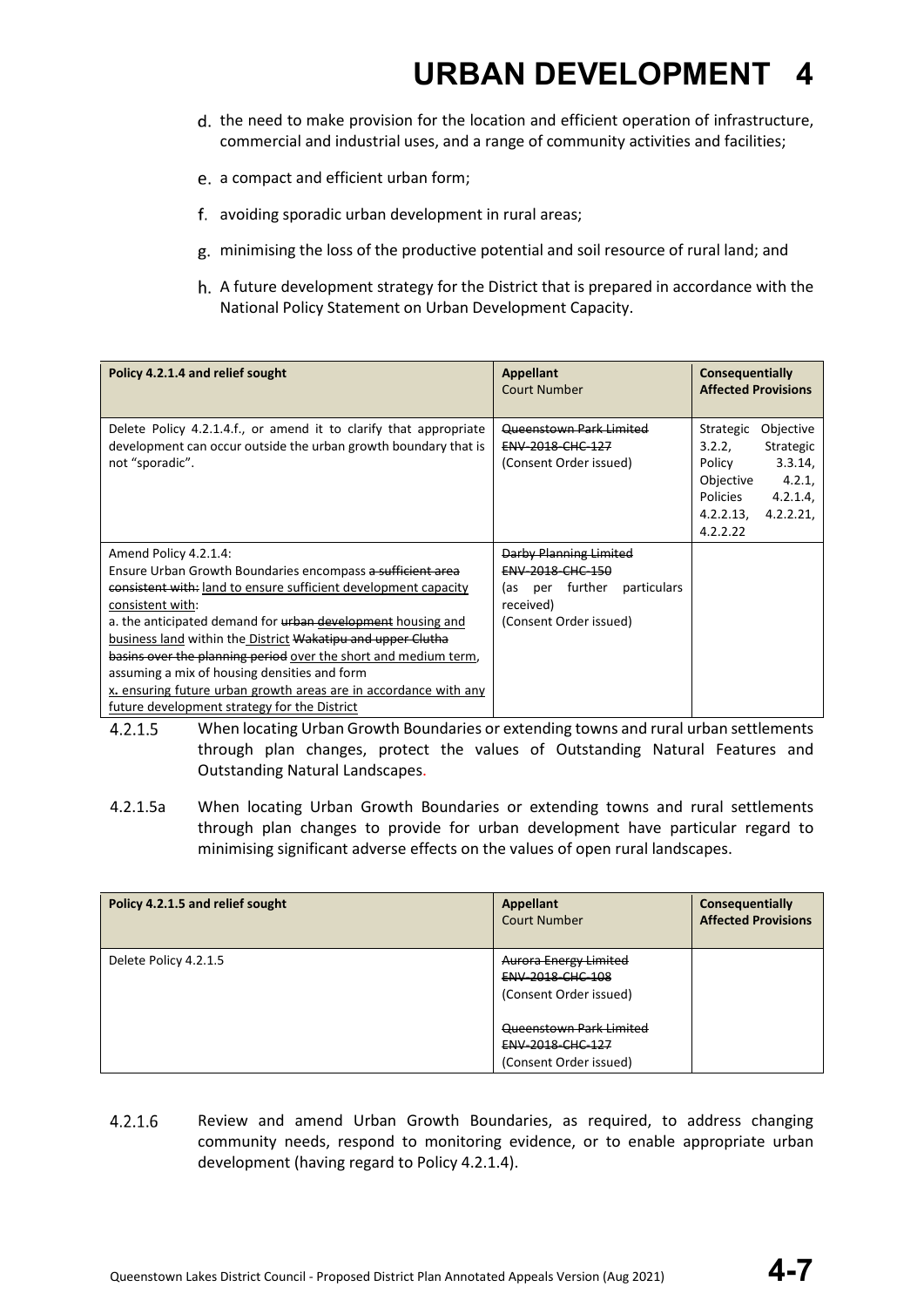| Policy 4.2.1.6 and relief sought                                                                                                                                                                     | Appellant<br><b>Court Number</b>                                                                        | Consequentially<br><b>Affected Provisions</b> |
|------------------------------------------------------------------------------------------------------------------------------------------------------------------------------------------------------|---------------------------------------------------------------------------------------------------------|-----------------------------------------------|
| Amend Policy 4.2.1.6:<br>Review and amend Urban Growth Boundaries over time, as<br>required to address changing community needs, and enable<br>development to meet demand over the short, medium and | Darby Planning Limited<br><b>ENV 2018 CHC 150</b><br>particulars<br>further<br>las.<br>per<br>received) |                                               |
| long term.                                                                                                                                                                                           | (Consent Order issued)                                                                                  |                                               |

- $4.2.1.7$ Contain urban development of existing rural settlements that have no defined Urban Growth Boundary within land zoned for that purpose.
- **A Objective - A compact and integrated, and well designed urban form within the Urban Growth Boundaries that:**
	- **(i) is coordinated with the efficient provision, use and operation of infrastructure and services; and**
	- **(ii) Is managed to ensure that the Queenstown Airport is not significantly compromised by the adverse effects of incompatible activities.**

| <b>Objective 4.2.2A and relief sought</b>                                                                                                                                                                                                | <b>Appellant</b><br>Court Number                                                                                                                            | Consequentially<br><b>Affected Provisions</b> |
|------------------------------------------------------------------------------------------------------------------------------------------------------------------------------------------------------------------------------------------|-------------------------------------------------------------------------------------------------------------------------------------------------------------|-----------------------------------------------|
| Amend Objective 4.2.2A:<br>Objective - A compact and integrated urban form within the<br>urban Growth boundaries that is coordinated with the efficient<br>provision of, protection of, and operation of infrastructure and<br>services. | <b>Transpower</b><br><b>ENV 2018 CHC 114</b><br>(as per further particulars received)<br>(Consent Order issued)                                             |                                               |
| Amend Objective 4.2.2A:<br>Objective - A compact and integrated urban form within the<br>urban Growth boundaries that is coordinated with the efficient<br>provision functional needs and operation of infrastructure and<br>services.   | Queenstown Airport Corporation<br>Limited<br>ENV-2018-CHC-093<br>(as per further particulars received)<br>(Consent Order issued)                            |                                               |
| Delete Objective 4.2.2A                                                                                                                                                                                                                  | <b>McDonald</b><br><b>Fortune</b><br>&<br>Clark<br>Associates<br><b>ENV 2018 CHC 065</b><br>(as per further particulars received)<br>(Consent Order issued) | <b>Policies</b><br>$4.2.2.1 -$<br>4.2.2.12    |

 **4.2.2 B Objective - Urban development within Urban Growth Boundaries that maintains and enhances the environment and rural amenity and protects Outstanding Natural Landscapes and Outstanding Natural Features, and areas supporting significant indigenous flora and fauna. (From Policy 3.3.13, 3.3.17, 3.3.29)**

| Objective 4.2.2B and relief sought | <b>Appellant</b><br>Court Number                                                                                                                                       | Consequentially<br><b>Affected Provisions</b> |
|------------------------------------|------------------------------------------------------------------------------------------------------------------------------------------------------------------------|-----------------------------------------------|
| Delete Objective 4.2.2B            | <b>McDonald</b><br>Clark<br>&<br><del>Fortune</del><br><b>Associates</b><br><b>ENV-2018-CHC-065</b><br>(as per further particulars received)<br>(Consent Order issued) | Policies<br>$4.2.2.1 -$<br>4.2.2.12           |

#### $4.2.2.1$ Integrate urban development with existing or proposed infrastructure so that: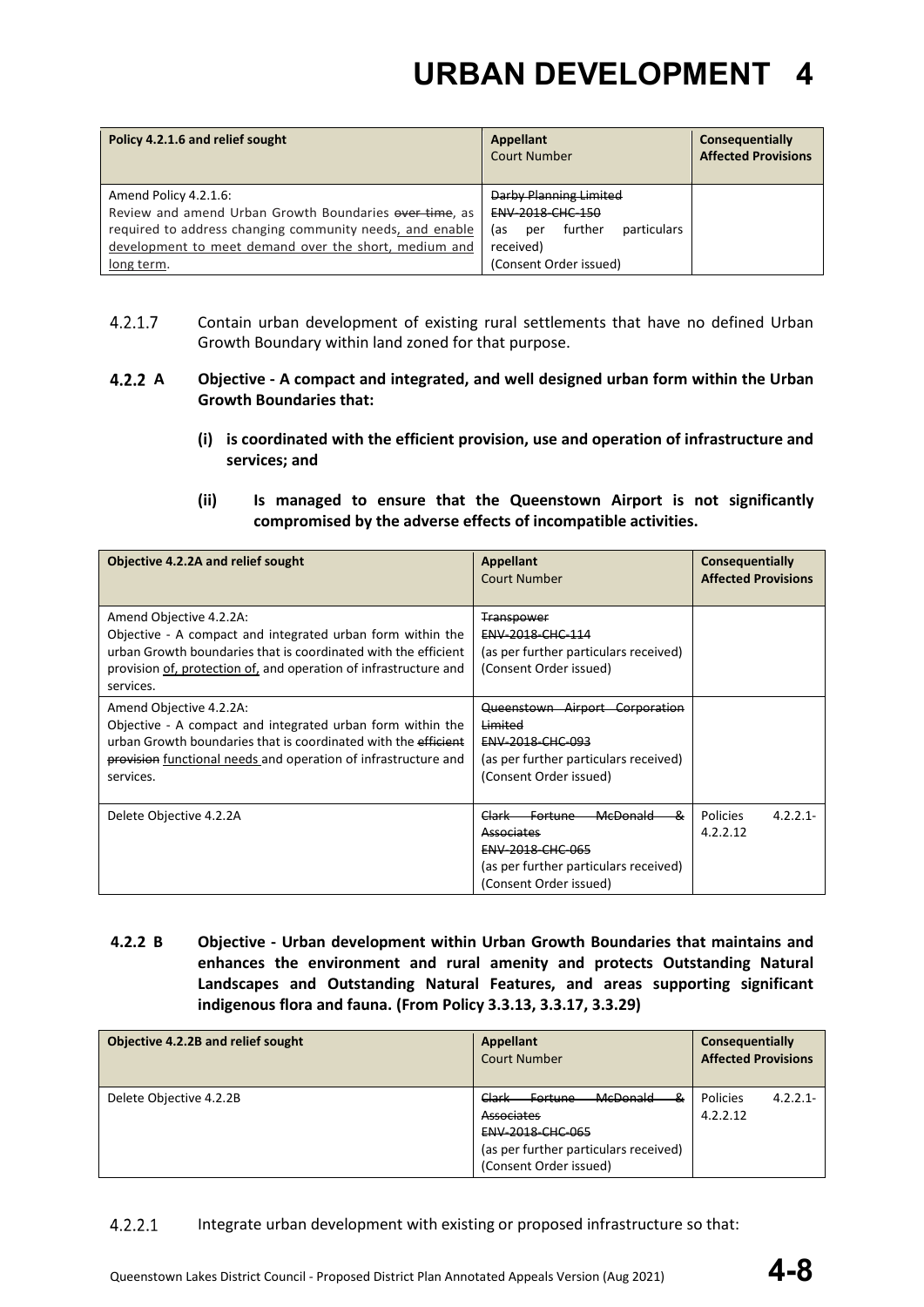- a. urban development is serviced by infrastructure of sufficient capacity; and
- b. reverse sensitivity effects of activities on regionally significant infrastructure are minimised; and
- c. in the case of the National Grid, reverse sensitivity effects are avoided to the extent reasonably possible and the operation, maintenance, upgrading and development of the National Grid is not compromised.

| Policy 4.2.2.1 and relief sought                                                                                                                                                                                                                                                                                                                                                                                                                                                    | <b>Appellant</b><br><b>Court Number</b>                                                                        | Consequentially<br><b>Affected</b><br><b>Provisions</b> |
|-------------------------------------------------------------------------------------------------------------------------------------------------------------------------------------------------------------------------------------------------------------------------------------------------------------------------------------------------------------------------------------------------------------------------------------------------------------------------------------|----------------------------------------------------------------------------------------------------------------|---------------------------------------------------------|
| Amend Policy 4.2.2.1:<br>4.2.2.1 Integrate urban development with the design and development of<br>infrastructure growth and redevelopment planning capacity of existing or<br>planned infrastructure so that the capacity of that infrastructure is not<br>exceeded and<br>4.2.2.x Ensure urban development mitigates the risk of reverse sensitivity                                                                                                                              | <b>Darby Planning Limited</b><br>ENV-2018-CHC-150<br>(Consent Order issued)                                    |                                                         |
| effects on regionally significant infrastructure are minimised.                                                                                                                                                                                                                                                                                                                                                                                                                     |                                                                                                                |                                                         |
| Amend Policy 4.2.2.1:<br>Integrate urban development with the capacity of existing or planned<br>infrastructure so that the capacity of that infrastructure is not exceeded, and;<br>a. reverse sensitivity effects on regionally significant infrastructure are<br>minimised;<br>b. to the extent possible, reverse sensitivity effects on the National Grid are<br>avoided, and the operation, maintenance, development and upgrading of the<br>National Grid is not compromised. | <b>Transpower</b><br>ENV-2018-CHC-114<br>(as per further<br>particulars<br>required)<br>(Consent Order issued) |                                                         |

- $4.2.2.2$ Allocate land within Urban Growth Boundaries into zones which are reflective of the appropriate land use having regard to:
	- a. its topography;
	- b. its ecological, heritage, cultural or landscape significance if any;
	- any risk of natural hazards, taking into account the effects of climate change;
	- d. connectivity and integration with existing urban development;
	- convenient linkages with public transport;
	- f. the need to provide a mix of housing densities and forms within a compact and integrated urban environment;
	- fa. the level of existing and future amenity that is sought (including consideration of any identified special character areas);
	- g. the need to make provision for the location and efficient operation of infrastructure and utilities, including regionally significant infrastructure;

| Policy 4.2.2.2.g and relief sought                             | Appellant<br><b>Court Number</b> | Consequentially<br><b>Affected</b><br><b>Provisions</b> |
|----------------------------------------------------------------|----------------------------------|---------------------------------------------------------|
| Amend Policy 4.2.2.2.g as follows:                             | <b>Aurora Energy Limited</b>     |                                                         |
| the need to make provision for the location and efficient      | ENV-2018-CHC-108                 |                                                         |
| operation of infrastructure and utilities including regionally | (Consent Order issued)           |                                                         |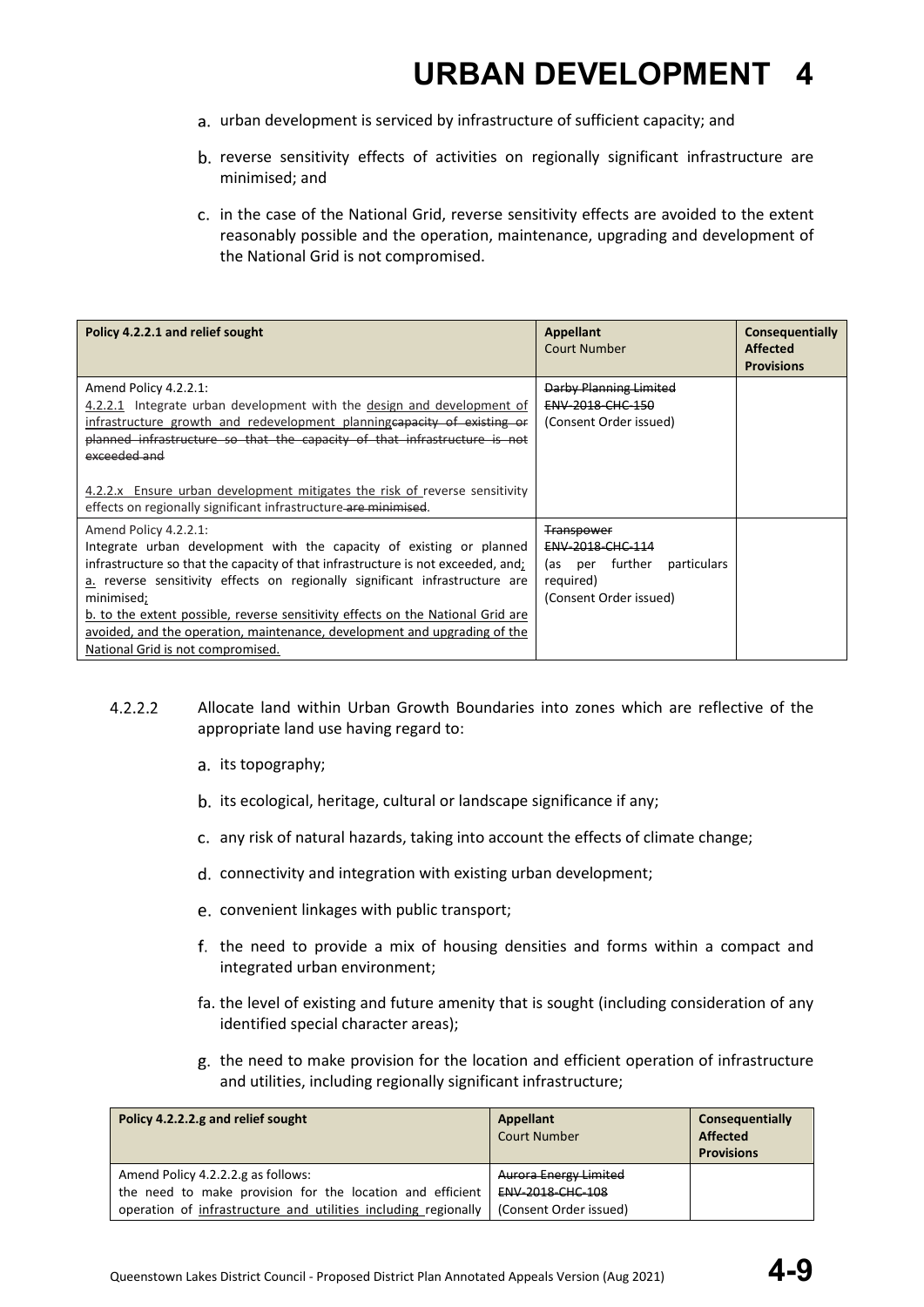significant infrastructure and Significant Electricity Distribution Infrastructure;

- - h, the need to provide open spaces and community facilities that are located and designed to be safe, desirable and accessible;
	- i. the function and role of the town centres and other commercial and industrial areas as provided for in Chapter 3 Strategic Objectives 3.2.1.2 - 3.2.1.5 and associated policies; and
	- j. the need to locate emergency services at strategic locations.
- $4.2.2.3$ Enable an increased density of well-designed residential development in close proximity to town centres, public transport routes, community and education facilities, while ensuring development is consistent with any structure plan for the area and responds to the character of its site, the street, open space and surrounding area.

| Policy 4.2.2.3 and relief sought                                                                                                                                                                                                                                                                                                                                                                                        | <b>Appellant</b><br><b>Court Number</b>                                          | Consequentially<br><b>Affected Provisions</b> |
|-------------------------------------------------------------------------------------------------------------------------------------------------------------------------------------------------------------------------------------------------------------------------------------------------------------------------------------------------------------------------------------------------------------------------|----------------------------------------------------------------------------------|-----------------------------------------------|
| Amend policy 4.2.2.3 as follows:<br>Enable an increased density of well-designed residential<br>development in close proximity to town centres, public<br>transport routes, community and education facilities, while<br>ensuring development is consistent with any structure plan for<br>the area and responds sensitively to the established character<br>of its site, the street, open space and surrounding areas. | Friends of Wakatipu Gardens<br><b>ENV 2018 CHC 098</b><br>(Consent Order issued) |                                               |

- $4.2.2.4$ Encourage urban development that enhances connections to public recreation facilities, reserves, open space and active transport networks.
- $4.2.2.5$ Require larger scale development to be comprehensively designed with an integrated and sustainable approach to infrastructure, buildings, street, trail and open space design.
- $4.2.2.6$ Promote energy and water efficiency opportunities, waste reduction and sustainable building and subdivision design.
- $4.2.2.7$ Explore and encourage innovative approaches to design to assist provision of quality affordable housing.

| Policy 4.2.2.7 and relief sought | Appellant<br><b>Court Number</b>                  | Consequentially<br><b>Affected Provisions</b> |
|----------------------------------|---------------------------------------------------|-----------------------------------------------|
| Delete Policy 4.2.2.7            | Darby Planning Limited<br><b>ENV 2018 CHC 150</b> |                                               |
|                                  | (Consent Order issued)                            |                                               |

- $4.2.2.8$ In applying plan provisions, have regard to the extent to which the minimum site size, density, height, building coverage and other quality controls have a disproportionate adverse effect on housing affordability.
- $4.2.2.9$ Ensure Council-led and private design and development of public spaces and built development maximises public safety by adopting "Crime Prevention Through Environmental Design".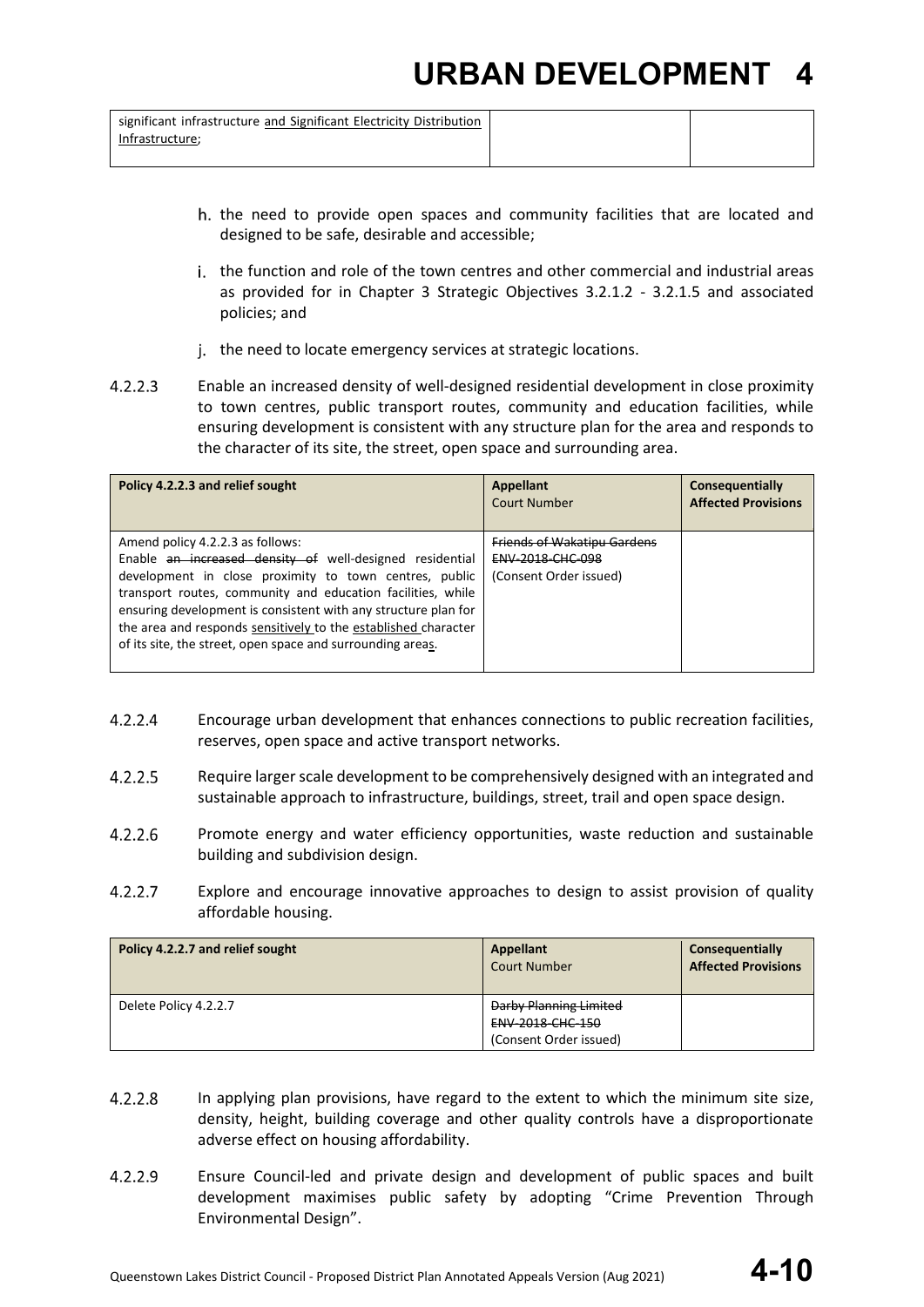- $4.2.2.10$ Ensure lighting standards for urban development avoid unnecessary adverse effects on views of the night sky.
- 4.2.2.11 Ensure that the location of building platforms in areas of low density development within Urban Growth Boundaries and the capacity of infrastructure servicing such development does not unnecessarily compromise opportunities for future urban development.

| Policy 4.2.2.12 and relief sought | <b>Appellant</b><br><b>Court Number</b>                                           | <b>Consequentially</b><br><b>Affected</b><br><b>Provisions</b> |
|-----------------------------------|-----------------------------------------------------------------------------------|----------------------------------------------------------------|
| Delete Policy 4.2.2.12            | <b>Darby Planning Limited</b><br>ENV-2018-CHC-150<br>(Consent Order issued)       |                                                                |
|                                   | <b>FII Holdings Limited</b><br>ENV-2018-CHC-084<br>(Consent Order issued)         |                                                                |
|                                   | Waterfall Park Developments Limited<br>ENV-2018-CHC-124<br>(Consent Order issued) |                                                                |
|                                   | Universal Developments Limited<br>ENV-2018-CHC-101<br>(relief withdrawn)          |                                                                |

#### **Wakatipu Basin Specific Policies**

- 4.2.2.12 Define the Urban Growth Boundary for Arrowtown, as shown on the District Plan web mapping application that preserves the existing urban character of Arrowtown and avoids urban sprawl into the adjacent rural areas.
- $4.2.2.13$ Define the Urban Growth Boundaries for the balance of the Wakatipu Basin, as shown on the District Plan web mapping application that:
	- a. are based on existing urbanised areas;
	- b. identify sufficient areas of urban development and the potential intensification of existing urban areas to provide for predicted visitor and resident population increases over the planning period;
	- c. enable the logical and sequenced provision of infrastructure to and community facilities in new areas of urban development;
	- d. protect the values of Outstanding Natural Features and Outstanding Natural Landscapes;

| Policy 4.2.2.14.d and relief sought | <b>Appellant</b><br><b>Court Number</b>                              | <b>Consequentially Affected</b><br><b>Provisions</b> |
|-------------------------------------|----------------------------------------------------------------------|------------------------------------------------------|
| Delete Policy 4.2.2.14.d            | Darby Planning Limited<br>ENV-2018-CHC-150<br>(Consent Order issued) |                                                      |

avoid sprawling and sporadic urban development across the rural areas of the Wakatipu Basin.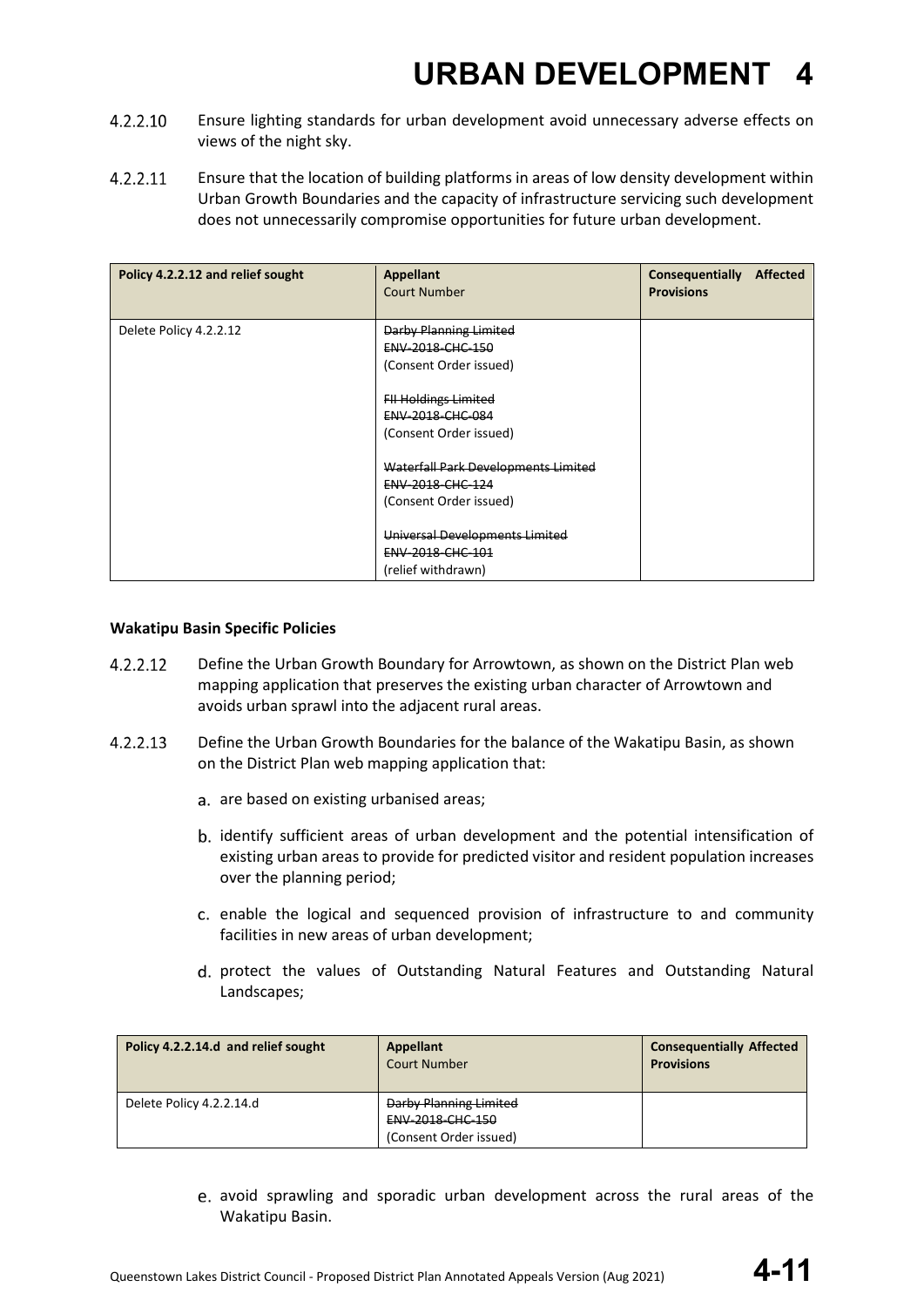- 4.2.2.14 Ensure appropriate noise boundaries are established and maintained to enable operations at Queenstown Airport to continue and to expand overtime.
- 4.2.2.15 Manage the adverse effects of noise from aircraft on any Activity Sensitive to Aircraft Noise within the airport noise boundaries while at the same time providing for the efficient operation of Queenstown Airport.
- $4.2.2.16$ Protect the airport from reverse sensitivity effects of any Activity Sensitive to Aircraft Noise via a range of zoning methods.
- 4.2.2.17 Ensure that Critical Listening Environments of all new buildings and alterations and additions to existing buildings containing an Activity Sensitive to Aircraft Noise within the Queenstown Airport Air Noise boundary or Outer Control boundary are designed and built to achieve appropriate Indoor Design Sound Levels.
- 4.2.2.18 Manage the adverse effects of noise from Queenstown Airport by conditions in Designation 2 including a requirement for a Noise Management Plan and a Queenstown Airport Liaison Committee.
- 4.2.2.19 Ensure that development within the Arrowtown Urban Growth Boundary provides:
	- an urban form that is sympathetic to the character of Arrowtown, including its scale, density, layout and legibility, guided by the Arrowtown Design Guidelines 2016;
	- b. opportunity for sensitively designed medium density infill development in a contained area closer to the town centre, so as to provide more housing diversity and choice and to help reduce future pressure for urban development adjacent or close to Arrowtown's Urban Growth Boundary;
	- c. a designed urban edge with landscaped gateways that promote or enhance the containment of the town within the landscape, where the development abuts the urban boundary for Arrowtown;
	- d. for Feehley's Hill and land along the margins of Bush Creek and the Arrow River to be retained as reserve areas as part of Arrowtown's recreation and amenity resource;
	- e. recognition of the importance of the open space pattern that is created by the interconnections between the golf courses and other Rural Zone land.
- $4.2.2.20$ Rural land outside of the Urban Growth Boundaries is not used for urban development until a change to the Plan amendsthe urbanGrowth boundary and zones additional land for urban development purposes.

| Policy 4.2.2.21 and relief sought                                                                                                                                                                                                                                                                                                                                                           | <b>Appellant</b><br><b>Court Number</b>                                                               | Consequentially<br><b>Affected</b><br><b>Provisions</b> |
|---------------------------------------------------------------------------------------------------------------------------------------------------------------------------------------------------------------------------------------------------------------------------------------------------------------------------------------------------------------------------------------------|-------------------------------------------------------------------------------------------------------|---------------------------------------------------------|
| Amend Policy 4.2.2.21 as follows:<br>Rural land outside of the urban Growth<br>boundaries is not used for urban development<br>until further investigations indicate that more<br>land is needed to meet demand for urban<br>development in the Wakatipu basin and a change<br>to the Plan amends the urban Growth boundary<br>and zones additional land for urban development<br>purposes. | Waterfall<br><del>Developments</del><br>Park<br>Limited<br>ENV-2018-CHC-124<br>(Consent Order issued) |                                                         |